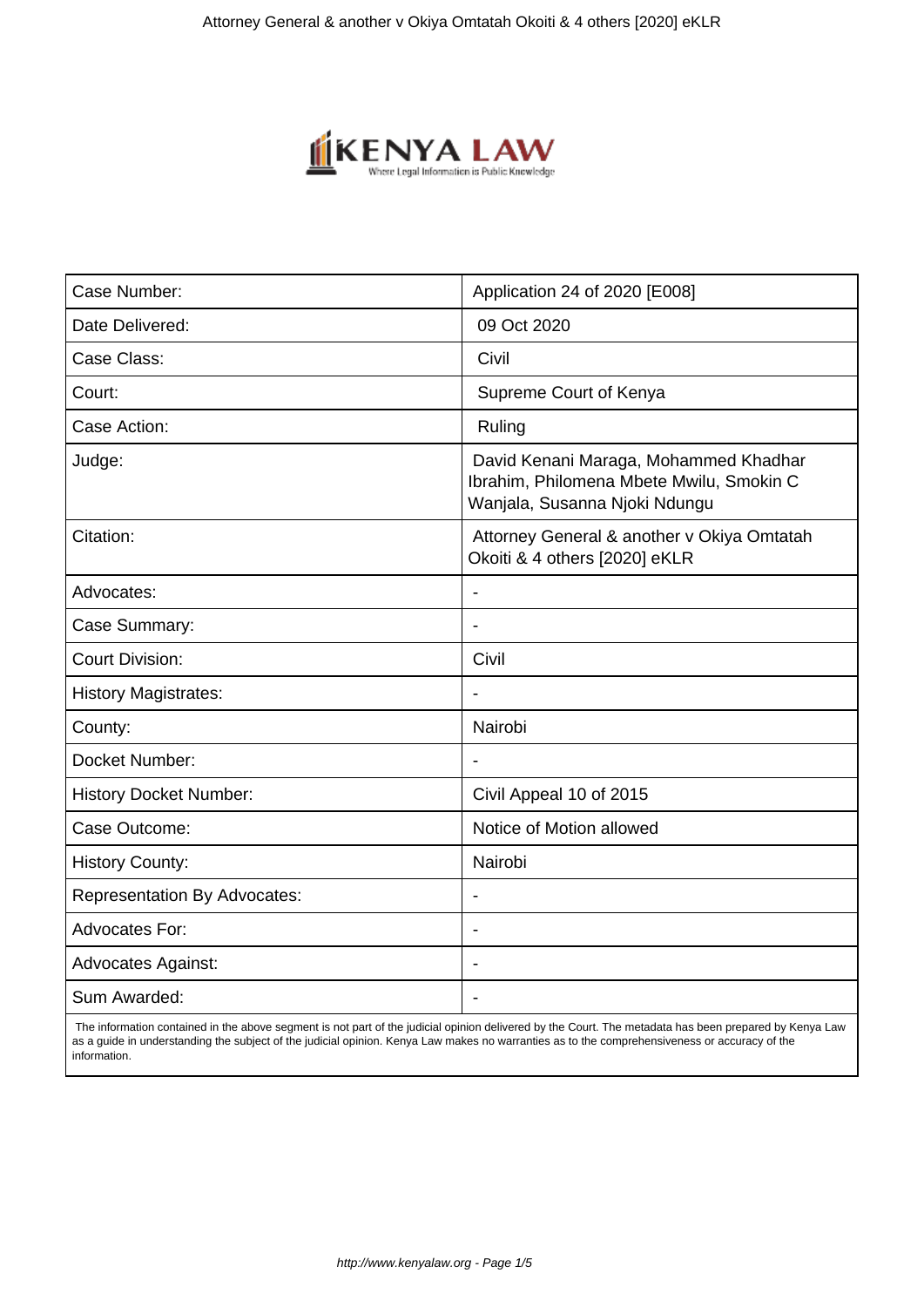# **REPUBLIC OF KENYA**

#### **IN THE SUPREME COURT OF KENYA**

(Coram: Maraga CJ & P, Mwilu DC.J & V-P, Ibrahim, Wanjala, & Njoki, SCJJ)

#### **APPLICATION NO. 24 OF 2020 [E008]**

# **THE HONOURABLE ATTORNEY GENERAL.............................................1ST APPLICANT**

# **THE PUBLIC PROCUREMENT OVERSIGHT AUTHORITY ....2ND APPLICANT**

# **- VERSUS -**

(Being an application for extension of time to file and serve Notice of Appeal, Petition and Record of Appeal from the judgment and decree of the Court of Appeal at Nairobi (Koome, Gatembu & J. Mohamed JJ.A) dated 19th June 2020 in Civil Appeal No.10 of 2015

# **RULING**

**1. UPON** perusing the Notice of Motion by the applicants dated 10th August 2020 and filed on 15th September 2020, brought under Rules 15(2), 31, 36(1), 37(1) and 38 of the Supreme Court Rules, 2020 in which the applicants seek extension of time to lodge and serve the Notice and Record of Appeal from the judgment and decree of the Court of Appeal dated 19th June 2015, (Koome, Gatembu & J. Mohammed JJ.A) in Civil Appeal No.10 of 2015, and in the alternative that the Notice of Appeal filed on 24th June 2020 and lodged in the Supreme Court registry on 30th July 2020 be deemed to be properly on record and that the Court be pleased to extend time to file a record of appeal;

**2. UPON** reading the grounds on the face of the application, the supporting affidavit sworn on 10th August 2020 by Peter Thande Kuria, an Advocate and State Counsel with the authority and instruction of the 1st applicant, the annexures to the affidavit and the written submissions on record for the applicants filed on 15th September 2020;

**3. UPON** considering the applicants' submissions that due to the global corona virus pandemic, the Court of Appeal had issued directions as to electronic filings in which the applicants invoked by sending an email on 24th June 2020 containing the Notice of Appeal for filing and seeking proceedings. That the applicants never received a response on the filing of the Notice of Appeal before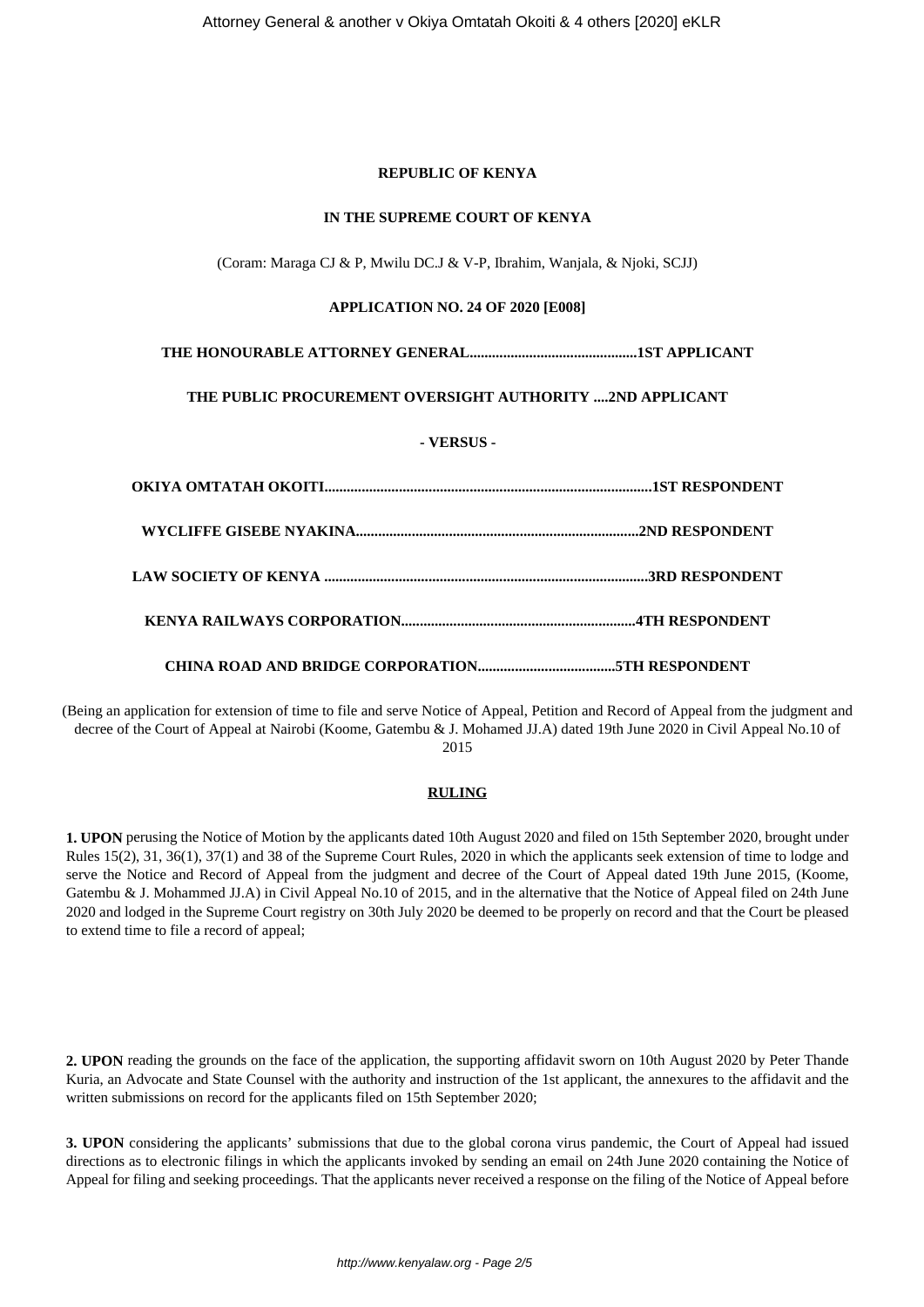# Attorney General & another v Okiya Omtatah Okoiti & 4 others [2020] eKLR

the Court of Appeal and were therefore not in a position to transmit the same to the Supreme Court within the prescribed timelines. That it was only after the follow up by the 1st applicant's clerk and counsel at the Court of Appeal Registry that the Notice of Appeal was retrieved on 30th July 2020, the same day the applicants transmitted it to the Supreme Court Registry. The applicants also submit that their application is meritorious and in public interest considering that the subject matter of the dispute is procurement issues stemming from Article 227 of the Constitution and concerning the construction of the Standard Gauge Railway and further that the delay was occasioned by factors beyond the applicants' control as the delay arose from the Court of Appeal's failure to acknowledge the filing of the Notice of Appeal as soon as it was lodged and the challenges associated with the electronic filing introduced by the Judiciary during the corona virus pandemic to minimize physical contact between people;

**4. UPON** considering the proceedings before the Honourable Deputy Registrar and directions issued before him on 18th September 2020 that parties do file submissions by end of day on 21st September 2020, and no party having filed submissions in support or in opposition to the application, the 4th and 5th respondents having indicated through their respective counsel that they are not opposed to the application;

**5. UPON** considering the submissions by the 3rd respondent filed on 22nd September 2020 in opposition to the application on the grounds that the 4th respondent exercised its due diligence and filed its appeal on time and the applicants did not pursue the procedure under Rule 33(6) by filing the documents they had in possession to demonstrate some diligence; that the applicants have not satisfactorily explained the whole period of delay to Court; that the Court has no jurisdiction, the applicants not having sought certification of the intended appeal as a matter of general public importance under Article 163(4)(b) of the Constitution;

**6. UPON** considering the 1st and 2nd respondents' Preliminary Objection filed on 23rd September 2020 on the grounds that the orders sought are not available in law in the absence of certification under Article 163(4)(b) of the Constitution and that the intended appeal raises no Constitutional issue meriting interpretation by this Court under Article 163(4)(a) **AND** having further considered their submissions filed on 23rd September 2020 in which they dispute that the applicants have laid any satisfactory basis to warrant the prayers sought and relying on the mandatory use of the word "shall" in rule 38(1) of this Court's Rules 2020 as rendered in *Law Society of Kenya v Centre for Human Rights and Democracy & others* (**Sup.Ct.Pet 14 of 2013**), Rule 46(1) of the Rules which deem a Notice of Appeal withdrawn by failure to lodge an appeal within the timeframe and Rule 65 which demonstrates the gravity of non-compliance with the Rules;

7. The 1st and 2nd respondents further contend that the application is defective for invoking the Court of Appeal Rules and that the 1st and 2nd respondents stand to suffer great prejudice since their rights protected by the Court of Appeal judgment are likely to be infringed again. In addition, public interest in this matter will be prejudiced given the fact that public funds and/or resources will be expended as some of the respondents like the 4th respondent will be represented by private counsel to defend a meritless petition;

8. By a unanimous decision, we make the following findings:

a. The Court has jurisdiction to extend time under **rule 15(2)** of the Supreme Court Rules 2020 as sought in the present application;

b. The intended appeal is founded on provisions of Article 163(4)(a) of the Constitution. As to whether the case meets that threshold or should have been certified under Article 163(4)(b) is a matter to be determined on merit.

c. The applicant satisfies the principles set in *Nicholas Kiptoo Arap Korir Salat v. Independent Electoral & Boundaries Commission & 7 others SC (App) No. 16 of 2014; [2014] eKLR* in that their explanation for the delay is reasonable and beyond their making and the delay in filing the petition of appeal is not inordinate;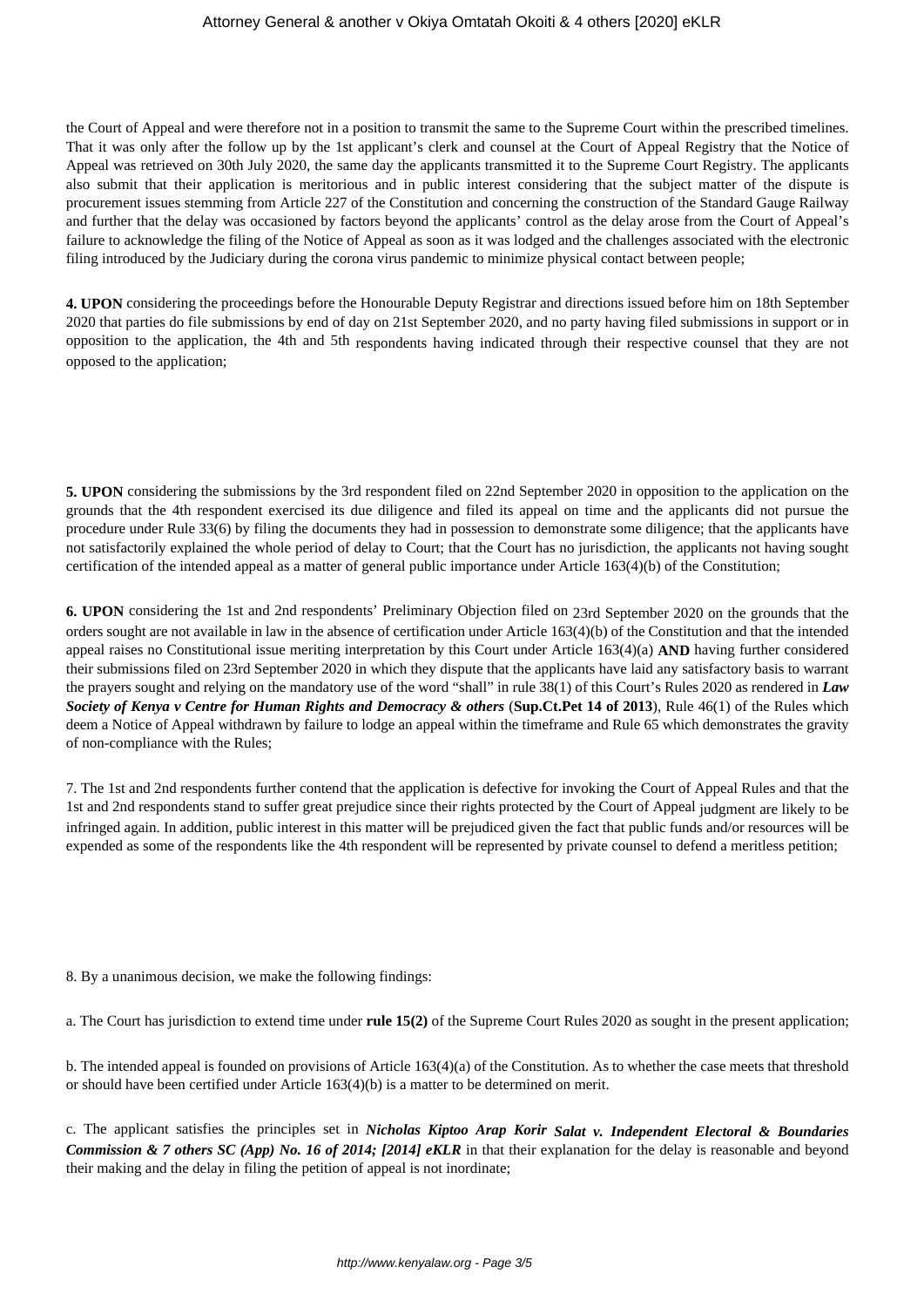# Attorney General & another v Okiya Omtatah Okoiti & 4 others [2020] eKLR

d. The Notice of Appeal was filed within time, the delay only relating to its transmission under Rule 36(3) which is excusable;

e. The subject matter is one of public interest consideration, distinguishable from general public importance which requires certification; and

f. No prejudice will be occasioned to the respondents as the applicants had copied to the respondents' counsel the correspondence relating to the filing of its Notice of Appeal and seeking proceedings as early as 24th June 2020 and there exists a separate appeal among the parties in this application by the 4th Respondent herein, emanating from the same decision of the Court of Appeal being Petition No.13 of 2020 in which all the parties herein will in any event participate.

9. In the end, we make ORDERS as follows:

a. The Notice of Motion by the Applicant dated 10th August 2020 and filed on 15th September 2020 be and is hereby allowed in the following terms:

i. The Notice of Appeal filed on 24th June 2020 and transmitted to the Supreme Court on 30th July 2020 be and is hereby deemed to be properly on record;

ii. The applicants to file and serve their record of appeal within 14 days from the date of this ruling.

b. The Deputy Registrar shall issue any and further directions as may be deemed necessary in the circumstances;

c. Costs shall abide the eventual decision of the Petition.

Orders accordingly

**DATED and DELIVERED at NAIROBI this 9th day of October, 2020**

……………………………… …………...................……………………...…...…

**D.K. MARAGA P.M. MWILU CHIEF JUSTICE & PRESIDENT DEPUTY CHIEF JUSTICE & VICE OF THE SUPREME COURT PRESIDENT OF THE SUPREME COUR**